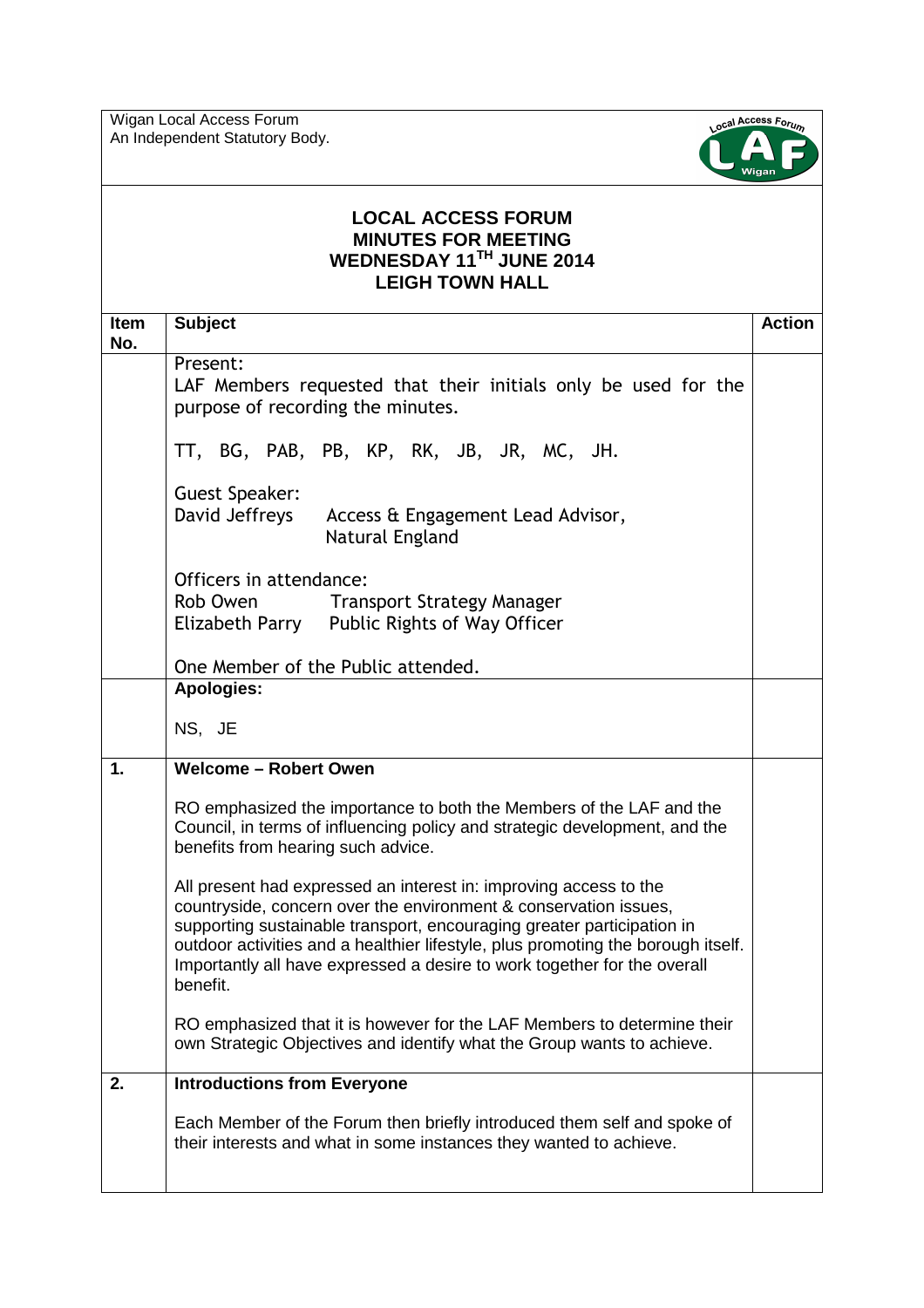| 3. | <b>Introduction to Major Projects - Rob Owen</b>                                                                                                                                                                                                                                                                                                                                                                                                                                            |  |
|----|---------------------------------------------------------------------------------------------------------------------------------------------------------------------------------------------------------------------------------------------------------------------------------------------------------------------------------------------------------------------------------------------------------------------------------------------------------------------------------------------|--|
|    | RO gave a brief presentation on the major schemes that are happening /<br>coming up within the Borough:                                                                                                                                                                                                                                                                                                                                                                                     |  |
|    | <b>Transport Strategy</b> – a general overview was given: by 2026, the Council<br>wants people to have good access to an attractive transport system, which<br>provides choice for jobs, goods and services, and balances the needs of<br>sustainable residential communities with strategic business networks.                                                                                                                                                                             |  |
|    | Rights of Way Improvement Plan, through the consultation process a<br>map of requested and potential strategic routes were identified. Of these 6<br>routes have been prioritised and where sections fall on Council land they<br>will be dedicated as bridleways:<br>Bamfurlong Junction to Amberswood Common<br>Byrom Lane to Newton Road, Lowton<br>Landgate Lane to Wigan Flashes<br>Leigh Road to Liverpool Road, Hindley<br>Lowton St Marys Line<br><b>Woodland Grove to Red Rock</b> |  |
|    | Cycling & Walking Development Plans, the cycling strategy is<br>programmed for being relaunched within the next year. The walking<br>strategy within 2 years.                                                                                                                                                                                                                                                                                                                               |  |
|    | Core Strategy and Local Framework Plan was adopted in Sept. 2013<br>and provides a strategic local plan for the borough. This replaces a number<br>of policies within the Unitary Development Plan and changes the policies<br>map with some additional sites at Northleigh Park, between Hindley and<br>Leigh.                                                                                                                                                                             |  |
|    | Following the Inspectors decision and in accordance with Policy SP4,<br>Strategic Infrastructure Assessments have been produced to inform the<br>Council's decision making on planning applications for housing<br>development in the two broad locations of Standish and Golborne and<br>Lowton.                                                                                                                                                                                           |  |
|    | Currently the Planning Policy Team is working on the Allocations and<br>Development Management Local Plan. The Council will be consulting on a<br>draft plan in the Autumn of this year, at which time the LAF will be<br>consulted.                                                                                                                                                                                                                                                        |  |
|    | Leigh Guided Busway, Balfour Beatty Civil Engineering, in partnership<br>with Transport for Greater Manchester, is responsible for designing and<br>constructing Greater Manchester's first guided Busway. Balfour Beatty<br>have released an outline programme of works which will give an indication<br>of when and where work is expected to commence in the areas of Leigh,<br>Atherton and Tyldesley.                                                                                  |  |
|    | While the programme of works is designed to give an accurate timescale of<br>the construction process, TfGM would like to stress that it offers a guide<br>and that timescales are subject to change. They will update and monitor<br>this to ensure that the information is kept up-to-date.                                                                                                                                                                                               |  |
|    | You can view the Programme of Works by clicking here (PDF, 529KB).                                                                                                                                                                                                                                                                                                                                                                                                                          |  |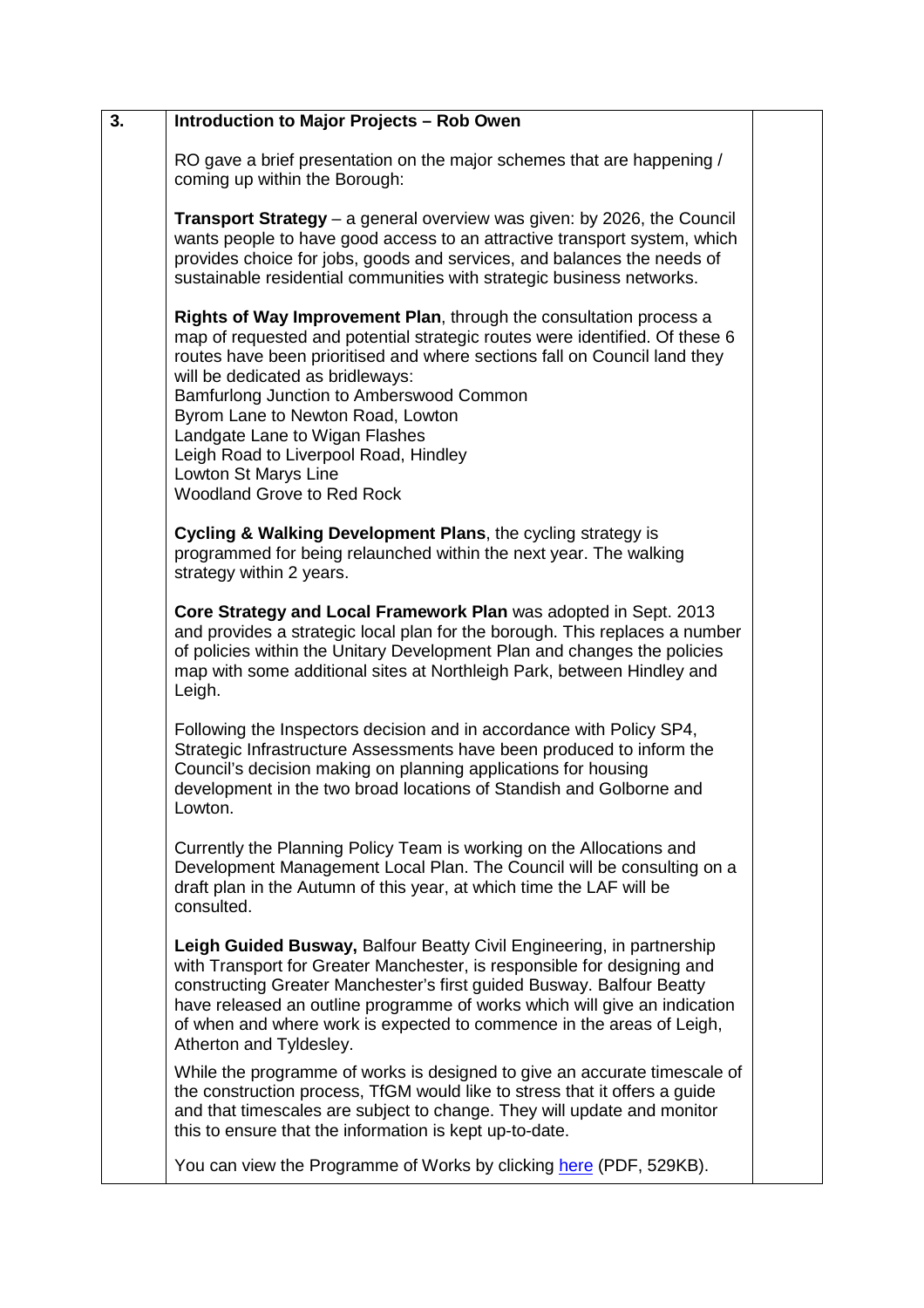|   | High Speed Rail Phase Two, Consultation on the proposed route from the<br>West Midlands to Manchester, Leeds and beyond ran from July 2013 to<br>January 2014.                                                                                                                                                                                                                                                                                                                                                                                                                                         |  |
|---|--------------------------------------------------------------------------------------------------------------------------------------------------------------------------------------------------------------------------------------------------------------------------------------------------------------------------------------------------------------------------------------------------------------------------------------------------------------------------------------------------------------------------------------------------------------------------------------------------------|--|
|   | The Secretary of State will make an announcement in Autumn 2014 on<br>progress made following the review of the consultation responses<br>regarding the Phase Two route. It is expected that he will take a decision<br>on the route at a later date, once he has considered the outcomes of the<br>consultation and the additional work he has commissioned following<br>recommendations made in Sir David Higgins' report 'HS2 Plus' which was<br>published in April 2014 to maximise the potential benefits of the Phase Two<br>scheme.                                                             |  |
|   | You can view the report at: www.hs2.org.uk/david-higgins-launches-his-<br>vision-for-hs2                                                                                                                                                                                                                                                                                                                                                                                                                                                                                                               |  |
|   | The HS2 teams will still be available to meet with communities and<br>organisations during the route refinement process. But, to make sure that<br>the consultation process is fair, they cannot discuss the potential<br>refinements to the Phase Two route until a decision is announced.                                                                                                                                                                                                                                                                                                            |  |
|   | Following the announcement of the Secretary of State's decision, HS2 Ltd<br>will meet with communities and their representatives to discuss the route<br>and the next stage of the project in more detail.                                                                                                                                                                                                                                                                                                                                                                                             |  |
|   | Planning Developments, RO gave a brief update on major planning<br>applications.                                                                                                                                                                                                                                                                                                                                                                                                                                                                                                                       |  |
| 4 | Natural England 'Working with Local Access Forums'- David Jeffreys                                                                                                                                                                                                                                                                                                                                                                                                                                                                                                                                     |  |
|   | DJ gave a brief introduction to the new structure and priorities of Natural<br>England (NE): promote nature conversation, protect biodiversity, conserve<br>the landscape, improve the natural environment, promote access and<br>contribute to social well being.                                                                                                                                                                                                                                                                                                                                     |  |
|   | Natural England supports LAF through the production of newsletters,<br>producing an annual report for all LAF's, providing a regional coordinator,<br>organising a national conference, maintain the Huddle site a web provision<br>for dissemination of information, plus guidance from NE own website:                                                                                                                                                                                                                                                                                               |  |
|   | http://www.naturalengland.org.uk/ourwork/access/laf/default.aspx                                                                                                                                                                                                                                                                                                                                                                                                                                                                                                                                       |  |
|   | DJ emphasized that the main remit of the LAF is to provide advice to local<br>authorities on a variety of different issues; ideally these should be of<br>relevance to the area and be of a strategic nature. DJ gave some examples<br>of successes that other LAF's have achieved: such as influencing plans<br>and strategies, facilitated joint workings and a positive partnership<br>approach. Liaised with developers to seek improvements to access and<br>provided guidance and information that have enabled greater access to the<br>countryside. Some LAF's have also volunteered for work. |  |
|   | Support for LAF's continues to grow with Ministerial Support from Dan<br>Rogerson (MP), Parliamentary Under-Secretary (Defra). NE believes that<br>LAF's can and do make a difference: better engagement with local<br>authorities so influencing strategic plans, sharing good practice through the                                                                                                                                                                                                                                                                                                   |  |